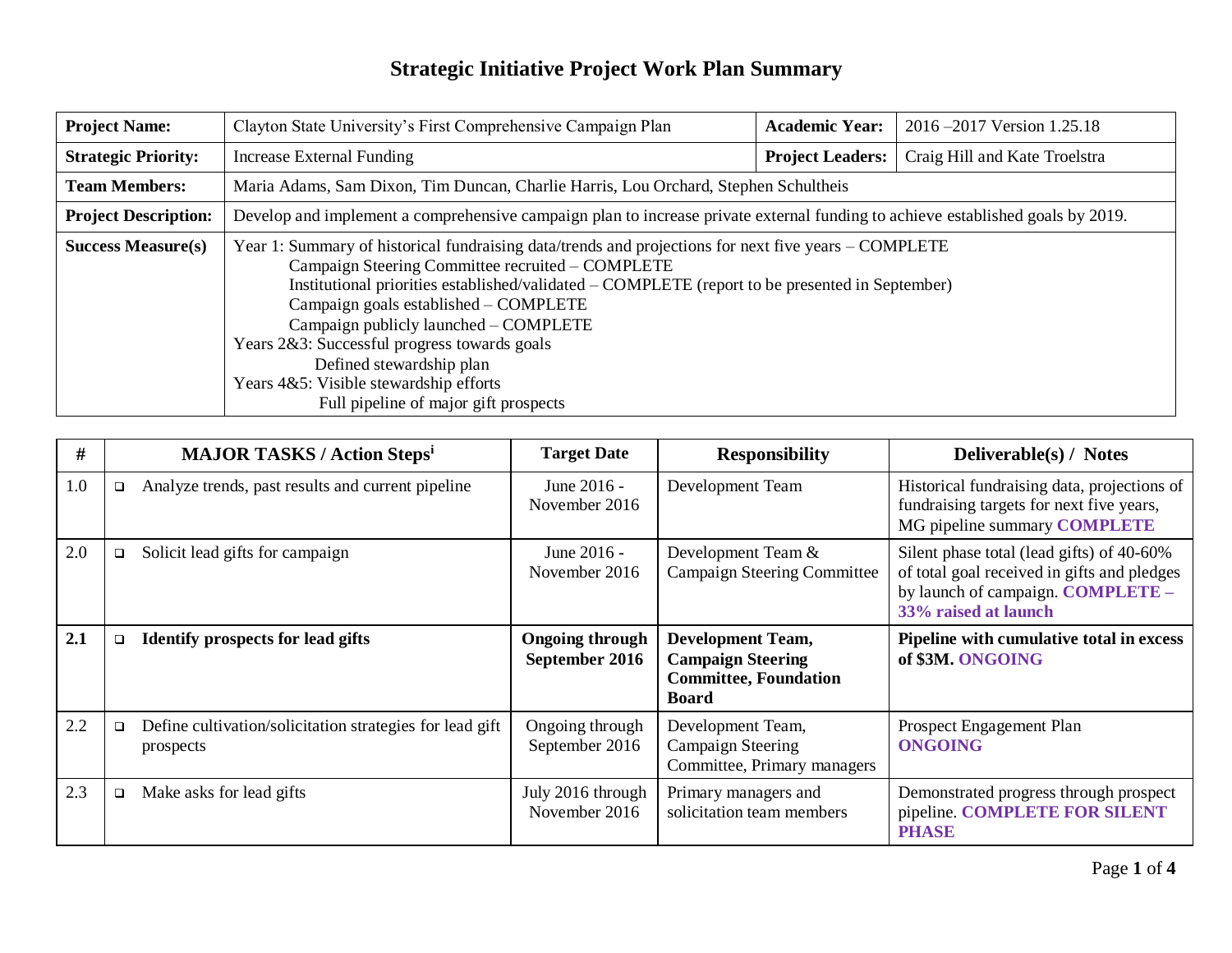| #   |        | <b>MAJOR TASKS / Action Stepsi</b>                                                                                                            | <b>Target Date</b>                           | <b>Responsibility</b>                                                                    | Deliverable(s) / Notes                                                                                                                                                            |
|-----|--------|-----------------------------------------------------------------------------------------------------------------------------------------------|----------------------------------------------|------------------------------------------------------------------------------------------|-----------------------------------------------------------------------------------------------------------------------------------------------------------------------------------|
| 2.4 | $\Box$ | Close lead gifts                                                                                                                              | July 2016 through<br>November 2016           | Primary managers and<br>solicitation team members                                        | Pledges booked. COMPLETE FOR<br><b>SILENT PHASE</b>                                                                                                                               |
| 3.0 | $\Box$ | Recruit and train campaign volunteers                                                                                                         | September 2016 -<br>November 2016            | <b>Development Team and</b><br><b>Campaign Chair</b>                                     | Recruit campaign steering committee<br>comprised of 7-12 engaged volunteers<br>who have already made a MG<br>commitment to the campaign.<br><b>COMPLETE - 8 members recruited</b> |
| 3.1 | $\Box$ | Identify prospective steering committee members                                                                                               | July 15, 2016                                | Development Team,<br>Campaign Chair, President,<br><b>Development Committee</b><br>Chair | Identified pool of 15-20 potential<br>steering committee members who have<br>made or will make significant<br>commitment to the campaign.<br><b>COMPLETE</b>                      |
| 3.2 | $\Box$ | Finalize job description for campaign volunteers                                                                                              | July 15, 2016                                | Development Team and<br>Campaign Chair                                                   | <b>Job Description. COMPLETE</b>                                                                                                                                                  |
| 3.3 | $\Box$ | Recruit campaign steering committee members                                                                                                   | July $2016 -$<br>November 2016               | VPUA, President, Campaign<br>Chair, Development<br>Committee Chair                       | Campaign Steering Committee of 7-10<br>members. COMPLETE                                                                                                                          |
| 3.4 | $\Box$ | Hold first meeting of steering committee                                                                                                      | October or<br>November 2016                  | VPUA and Campaign Chair                                                                  | Meeting date and agenda set.<br><b>COMPLETE – First meeting was in</b><br><b>April</b>                                                                                            |
| 4.0 | $\Box$ | Gather internal stakeholder input regarding<br>institutional needs/priorities utilizing final<br>strategic plan as a framework for discussion | <b>October 2016 -</b><br><b>March 2017</b>   | <b>Development Team</b>                                                                  | <b>Establish priority needs of the</b><br>institution as a whole. COMPLETE                                                                                                        |
| 4.1 | $\Box$ | Identify general institutional priorities                                                                                                     | October 2016                                 | Development Team                                                                         | Listing of 5-7 focus areas. COMPLETE                                                                                                                                              |
| 4.2 | $\Box$ | Hold internal stakeholder meetings                                                                                                            | October 2016 -<br>February 2017              | Development Team,<br>Academic Affairs, Student<br><b>Affairs</b>                         | Reports of prioritized focus areas by<br>department/area. COMPLETE                                                                                                                |
| 4.3 | $\Box$ | Compile/analyze/validate results                                                                                                              | February 2017<br>Revised date<br>September 1 | Development Team and<br>President                                                        | Executive report to present to Campaign<br>Steering Committee, Foundation Board,<br>and Cabinet. Report done verbally.                                                            |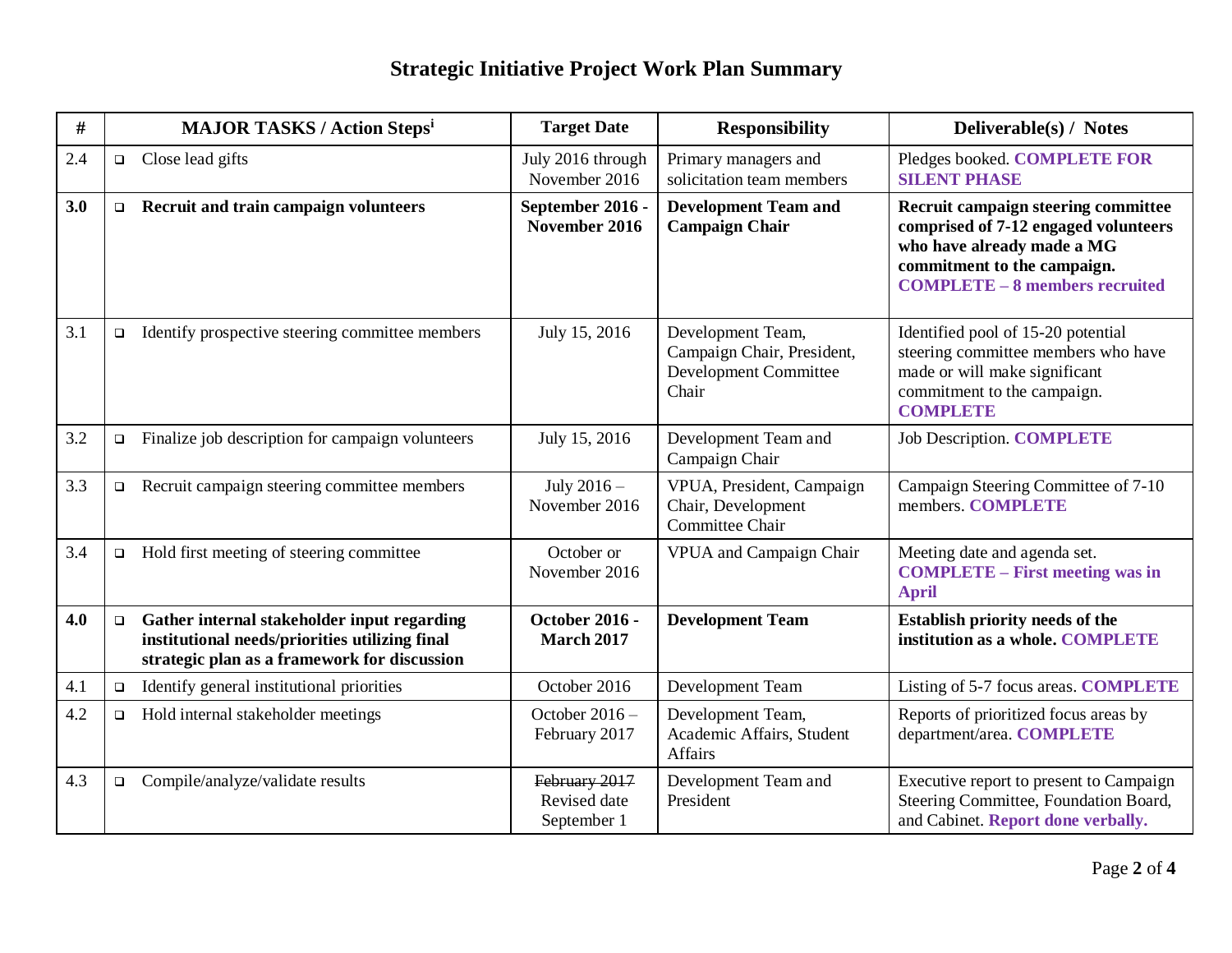| #   |        | <b>MAJOR TASKS / Action Stepsi</b>                                                                              | <b>Target Date</b>                     | <b>Responsibility</b>                                                                                      | Deliverable(s) / Notes                                                                                                                                                                                           |
|-----|--------|-----------------------------------------------------------------------------------------------------------------|----------------------------------------|------------------------------------------------------------------------------------------------------------|------------------------------------------------------------------------------------------------------------------------------------------------------------------------------------------------------------------|
| 4.4 | $\Box$ | Integrate into case statement                                                                                   | February 2017                          | Development Team                                                                                           | Case Statement document for donors.<br><b>COMPLETE</b>                                                                                                                                                           |
| 5.0 | $\Box$ | Set goals and benchmarks                                                                                        | December 2016                          | <b>Campaign Steering</b><br><b>Committee, Foundation</b><br><b>Board, &amp; Development</b><br><b>Team</b> | <b>Set Overall Goal, Annual Fund Goal,</b><br><b>Planned Gift Goal, Alumni</b><br><b>Participation Goal. COMPLETE with</b><br>exception of alumni participation goal.                                            |
| 5.1 | $\Box$ | Using projections developed earlier, recommend<br>goal and framework for gift counting to Steering<br>Committee | November 2016                          | Development Team &<br>President                                                                            | Overall goal, AF goal, PG goal, Alumni<br>participation goal set for campaign;<br>Framework for counting gifts.<br><b>COMPLETE</b> with the exception of<br>alumni participation goal.                           |
| 5.2 | $\Box$ | Work with Marketing and Communications to<br>develop a campaign communications plan                             | November 2016                          | Development Team &<br>MarComm Team                                                                         | Plan for campaign communications<br><b>ONGOING</b>                                                                                                                                                               |
| 5.2 | $\Box$ | Present goal to Foundation Board for Approval                                                                   | December 2016                          | VPUA, Campaign Steering<br>Committee, Development<br>Committee                                             | Accepted goal for campaign.<br><b>COMPLETE</b>                                                                                                                                                                   |
| 6.0 | $\Box$ | Launch campaign                                                                                                 | Spring 2017                            | <b>Campaign Steering</b><br><b>Committee, Foundation</b><br><b>Board, &amp; Development</b><br><b>Team</b> | Video. COMPLETE - rather than a<br>video we chose to focus on the website<br>as a whole. A program involving<br>campus leadership, volunteer, faculty,<br>and students was held with nearly 90<br>in attendance. |
| 7.0 | $\Box$ | Update University community on milestones and<br>progress of campaign                                           | <b>Ongoing Spring</b><br>$2017 - 2019$ | Development Team &<br>MarComm Team                                                                         | <b>ONGOING</b>                                                                                                                                                                                                   |
| 8.0 |        | Solicit major gifts                                                                                             |                                        |                                                                                                            |                                                                                                                                                                                                                  |
| 8.1 | $\Box$ | Identify prospects for major gifts                                                                              | Ongoing through<br>September 2019      | Development Team,<br><b>Campaign Steering</b><br>Committee, Foundation Board                               | Pipeline with cumulative total in excess<br>of overall goal. COMPLETE AND<br><b>ONGOING</b>                                                                                                                      |
| 8.2 | $\Box$ | Define cultivation/solicitation strategies for major<br>gift prospects                                          | Ongoing through<br>September 2019      | Development Team,<br><b>Campaign Steering</b><br>Committee, Primary managers                               | Prospect Engagement Plan COMPLETE<br><b>AND ONGOING</b>                                                                                                                                                          |